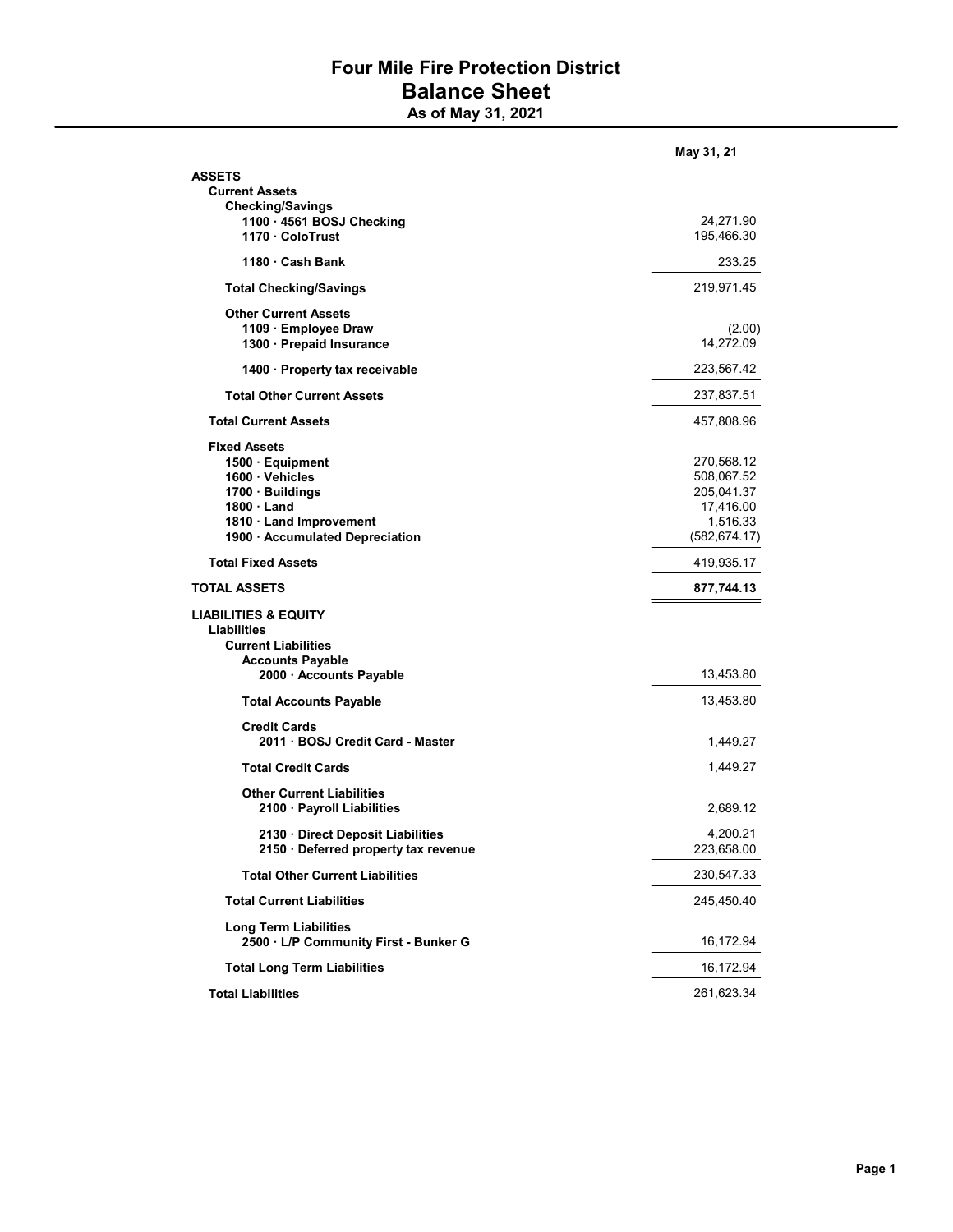## Four Mile Fire Protection District Balance Sheet As of May 31, 2021

|                                       | May 31, 21  |
|---------------------------------------|-------------|
| Equity                                |             |
| 3000 Opening Bal Equity               | 219,882.40  |
| 3003 · Invested in Capital, assets    | 327,179.43  |
| 3004 · Tabor reserve                  | 11,100.00   |
| 3900 Net Assets                       | (15,008.15) |
| <b>Net Income</b>                     | 72,967.11   |
| <b>Total Equity</b>                   | 616,120.79  |
| <b>TOTAL LIABILITIES &amp; EQUITY</b> | 877,744.13  |